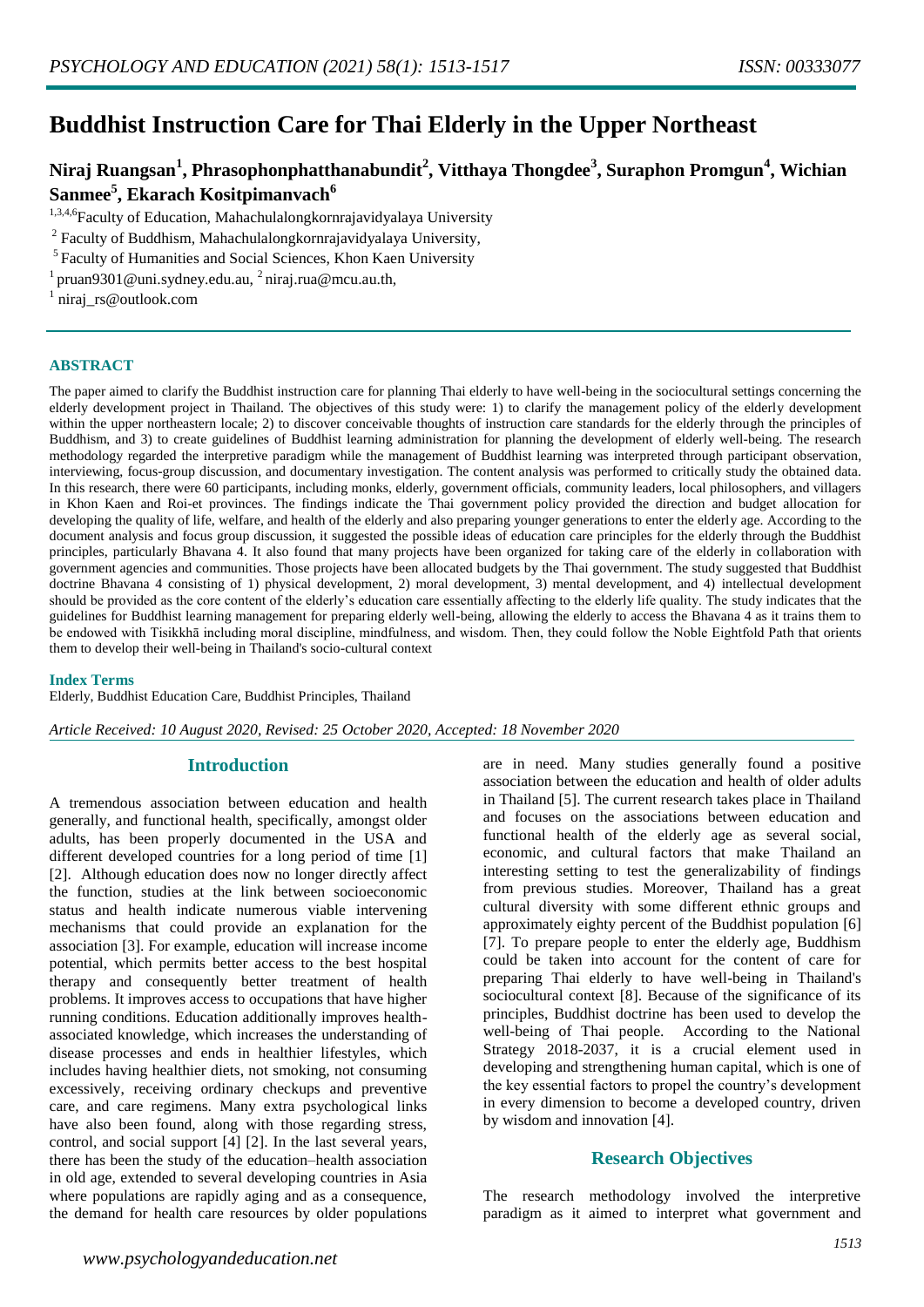community staffs should do for education care for preparing Thai elderly to have well-being in the Thai sociocultural context. Also, this study aimed to answer the following research objectives:

1) to clarify the management policy of the elderly in the upper northeastern region;

2) to find possible ideas of education care principles for the elderly through the principles of Buddhism;

3) to develop guidelines of Buddhist learning management for preparing elderly well-being.

## **Reserch methodology**

#### **Research Design**

This study was a Qualitative Research as a Field Study for obtaining concepts, principles, backgrounds, relation, and learning management in Buddhism of the elderly in the study area. The procedures were as follows:

1) Study and select a community which had a role in organizing activities in the Northeast by using Purposive Sampling,

2) Study and collect interviewing information by arranging the focus group with monks, community leaders, government officers, and elders,

3) Proceed with the synthesis of concepts, designs, and Buddhist learning management for elders focusing on the coordinative process of involved people in conducting this research,

4) Summarize and present the result of a field study by analyzing important issues: concepts, principles, backgrounds, designs, constructive procedures, and ways of learning management in Buddhism of elders aiming at its result to disseminate to a society which was each Provincial Office of Buddhism in the Northeast.

Area and Key Informants

1) The area of this study was to study temples and communities that organized Buddhist activities for the elderly in Khon Kaen and Roi-et provinces.

2) Key Informants were 60 people of a target group in Khon Kaen and Roi-et including 20 monks – snowball – selected from the monks who have a project about the elderly development; 20 elders who participate in the projects; 10 outstanding people in organizing projects such as community leaders, local philosophers, and villagers; 10 government officers in Khon Kaen and Roi-et provinces.

#### **Research Tools**

1) The research tools were as follows:

a) In-depth Interview Form, it was used to interview monks on status, role, concept, knowledge, and management of Buddhist learning for elders as well as the factors of barriers and successes in passing a body of knowledge in Buddhist learning management for elders.

b) Focus Groups Form, it was used to interrogate monks in status, role, concept, knowledge, and management of Buddhist learning for elders as well as the factors of barriers and successes in passing a body of knowledge in Buddhist learning management for elders.

c) Observation Form, it was used to observe the fundamental information of the studied area in Khon Kaen and Roi-Et ran by Participatory Observation.

#### **Research Tools Development**

#### **a) Research Tools Construction**

1) Study documents, articles, related works in drug prevention and solution,

2) Construct an 'In-depth Interview Form' in accordance with the conceptual ideas and objectives.

3) Construct 'Focus Groups Form' in accordance with the conceptual ideas and objectives.

4) Construct 'Observation Form' in accordance with the conceptual ideas and objectives.

#### **b) Research Tools Verification**

1) Researchers submitted constructed tools to 3 experts to consider Content Validity.

2) Researchers consulted with research advisers with verified tools.

3) Researchers developed completed tools and continued data collection.

#### **Data Collection**

a) Preparation before proceeding with data collection

1) Ask for the official letter from Mahachulalongkornrajavidyalaya University, Khon Kaen Campus to inform objectives and benefits of the study to a target group,

2) Bring the record of Focus Groups Form to research assistants who were responsible for note-taking and informing the details of research conducts in this step.

b) Data collection of Fieldwork

1) Held the meeting with a target group to do selfintroduction and inform objectives of the study, and to ask for the coordination together with explaining the details in questioning,

2) Utilized the interview in data collection due to its flexibility in which there were two steps as follows:

2.1 In-depth Interview was used to continue the interview or face-to-face conversation. In so doing, the interview area was a peaceful place so that the interview would go on continuously with full of required details;

2.2 Focus Group Discussion was to collect the data to measure the knowledge, attitude, and behavior of humans as well as influential factors of behavior. The received answers were in line with considered reasons by the conversation group members. The questions were for gaining feeling, giving reasons, knowing motivations as well as the decisions and attitudes on occurrences or various things focused on giving opportunities to every member in a conversation group.

3) Utilized the Observation as a Participatory Observation and did fieldwork for data collection. There were two phases of the observation: Phase 1 was 'before conducting the research' and Phase 2 was 'during researching with data collection'. In the studied area along with the observation of way of life in the community was proceeded by Structures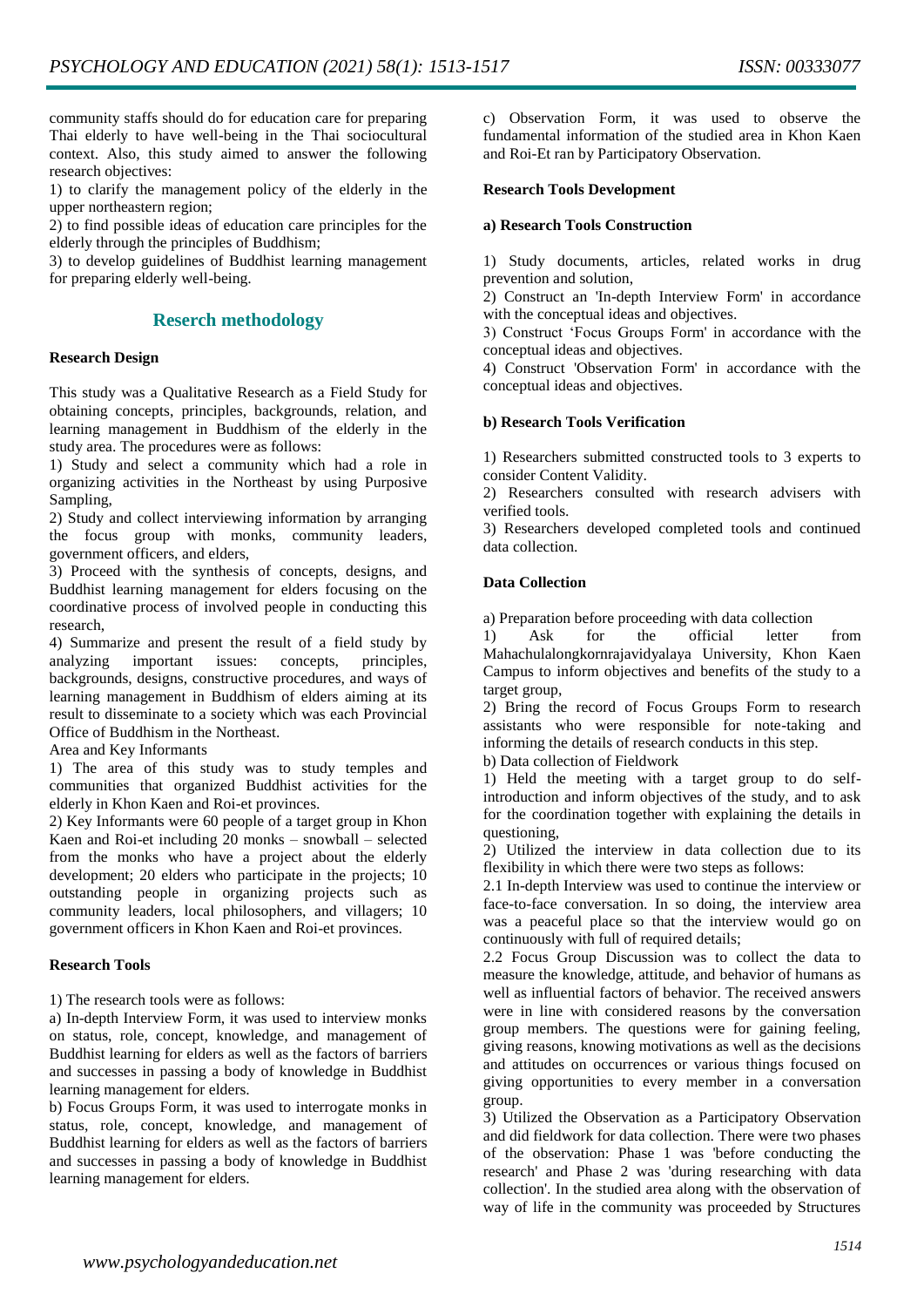Observation, which was observing specified issues obviously and absolutely and recorded only specific issues.

#### **Data Analysis**

1) Analytical Induction: the researchers summarized the occurrences and several issues according to the involved questions.

2) Content Analysis: this was descriptive analysis, but it actually was to codify and summarize the data from documents and information technology as well as from Indepth Interview, Focus Groups, and Observation.

## **Findings**

#### **Policies for Elderly Management**

The government policy primarily emphasizes the quality of life, welfare, and health of the elderly and preparing people to enter the elderly age as seen in the National Elderly Plan (NEP) implemented for more than 15 years. NEP is renewed as the National Elderly Plan No. 2 (2002-2021). In the 20- Year National Economic and Social Development Plan and National Strategy (2017-2036), the policy on the elderly development operation is financially supported. The government policy now encourages the elderly to continue working and taking part in the labor market even if its proportion would be less or more dependent on the personal conditions of each elderly such as readiness and social supports. The policies could be separated into three levels as follows:

1) At the national level, the Department of Older Persons (DOP) established in 2006 works with the Office of Permanent Secretary of Ministry of Social Development and Human Security (MSDHS), responsible for inspiring old people to continue working or even finding opportunities to work. The strategic contingency plan has been obviously formulated for specifying goals and indicators by invited scholars and cooperated with top-down state agencies for the second period of the long-term elderly development.

2) At the ministry level, the main ministry providing service to the elderly is the Ministry of Public Health and Ministry of Social Development and Human Security. However, there is no mechanism to connect both ministries in the same workplace. Although there was a try to integrate plans among bureaus, it is in the beginning period.

3) At the operation level, provincial agencies developed the service according to a plan and support in academic supports from educational institutions. The law stipulates elders to have security, health care, social service, religious study, necessary information, career, self-development, social cooperative activity, facility, public service, and accommodations. Moreover, the elderly support fund was established to support the government mission and tax deduction is given to those who make donations or support the projects. However, there is no national older person committee responsible for implementing the provincial policy and plan and the number of officials responsible for the mission is inadequate.

In addition, the right for elderly is regulated in the Constitution of Thailand and the Elderly Person Act consists of several sections promoting security, life quality, welfare

care, and fundamental service. The Department of Older Persons creates an elderly development manual in line with the Elderly Person Act 2003 to create public awareness of the elder important rights related to medical treatment, public health, education, religion, career, facility, residence, transportation fare reduction, and any other public service. Now, many policies, laws, and regulations for elders are created and inserted in the strategic plans of the Ministry of Labor, Ministry of Public Health, Ministry of Social Development and Human Security, Ministry of Defense, Ministry of Education, Ministry of Justice, Ministry of Tourism and Sports, Ministry of Culture, Ministry of Transport, and Ministry of Finance. Thus, it shows that Thailand gives great precedence to life quality development for elders. It is to say each agency tries to legislate as the tools to drive its mission. Also, those laws covered the Four Requisites in life: clothing, food, lodging, and medicine; and many ministries give the elders more privileges than those of younger people. The enactment of life quality for elders is worth, but its weakness appears in how elders could reach and understand the details of law for instance according to an announcement from Ministry of Social Development and Human Security on Regulation, Method and Condition for Security, Promotion, and Support in Funeral Management in 2004, 2,000 Baht is given to the elderly funeral management but many people do not know about this privilege even if it has been announced for 16 years.

In the upper northeastern region, according to the central policy, Khon Kaen and Roi-et responds to the policy by applying it as a service to many areas depending on the roles and duties of each agency. However, the main issue is to build self-reliance for the elderly and get them to live happily in society. The results of this research show that there are many agencies such as Khon Kaen Provincial Social Development and Human Security Office, Khon Kaen Social Welfare Development Center for Older Persons, the Sixth Academic Promotion and Support Office, Temples or Meditation Centers, Elderly School, Buddhist Club, and Department of Local Administration strongly follow the government policy in working process and this results in empirical success. In Khon Kaen and Roi-et, in both extended and single-family; a family is the most important unit in taking care of elders and the caregiver is a grandchild or family member. Although most elders in the research area could live by themselves, the family members still play an important role in taking care of them. However, for those who are alone, handicapped, and have no children, the government unit provides them caretaking. Anyhow, in a remote area, some of them cannot access to this service.

#### **Management and Buddhist Doctrines for the Elderly**

Based on the study, the management principles (POSD-CORB) for the elderly development are as follows: 1) Planning, there is an operational plan with monthly meetings on providing facilities, food, transportation, organizing activities and co-operation with of different units. 2) Organization, there are designated organizations, segmentation and clearly defined duties. 3) Staffing, there are personnel from each of seven organizations in the research areas such as Khon Kaen Provincial Social Development and Human Security Office, Khon Kaen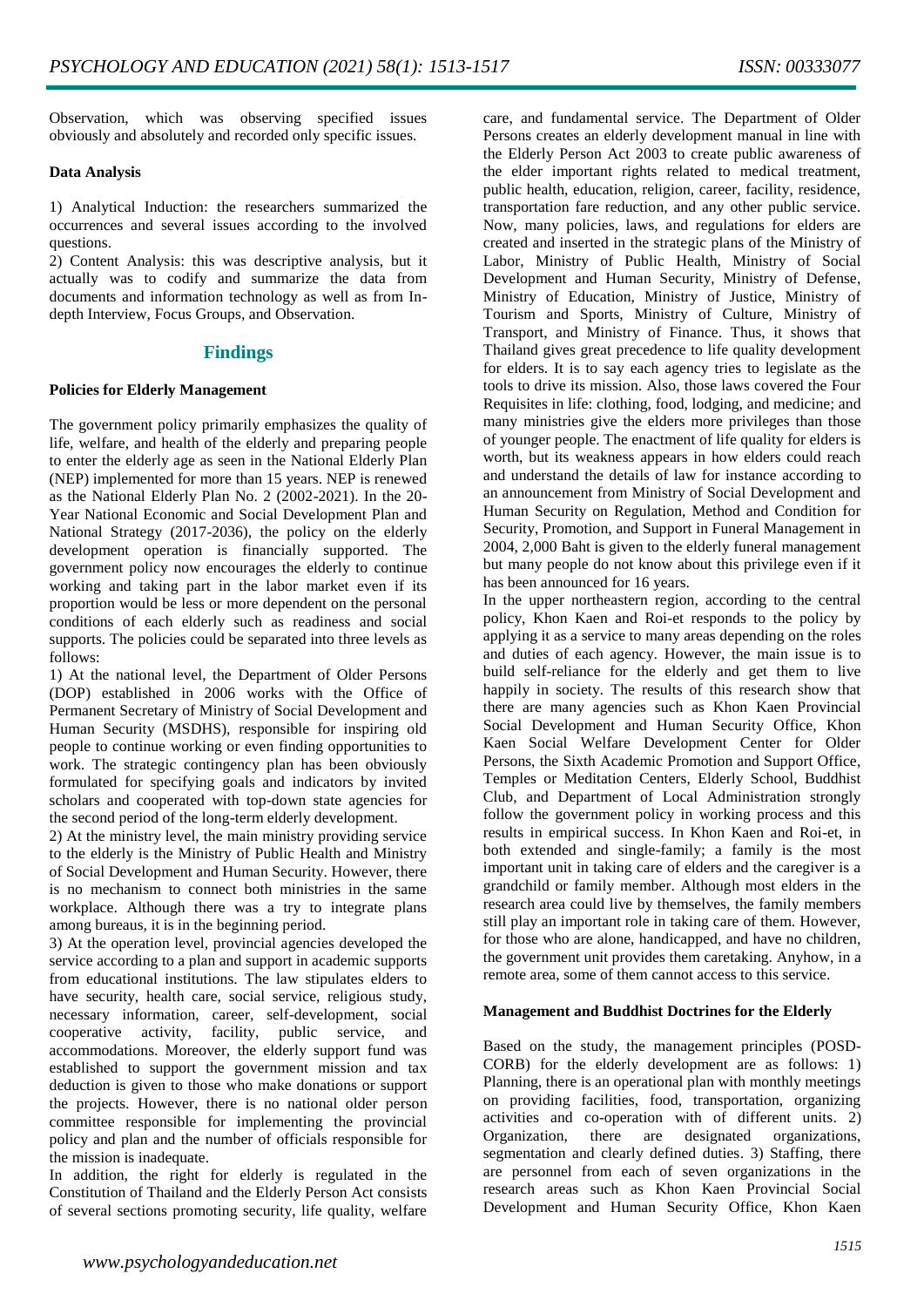Social Welfare Development Center for Older Persons, the Sixth Academic Promotion and Support Office, Temples or Meditation Centers, Elderly School, Buddhist Club, and Department of Local Administration that conducted activities as planned. 4) Direction, all organizations have the supervisors to control the operations, and give orders; and there are leaders to command operations in coordination with other agencies. 5) Coordination, there is the ongoing collaboration between government agencies and communities. 6) Reporting, the operational results in both verbal and written forms are reported to the administrators and members of the organizations to realize the movement and progress of the mission. 7) Budget, for the main budget for the operation related to the elderly development, there are two sources of budget: government support and donation. Supported by the government, Khon Kaen Provincial Social Development and Human Security Office and Khon Kaen Social Welfare Development Center for Older Persons, the Sixth Academic Promotion and Support Office are the main agencies to administrate the elder development operation. Yet for the temples or meditation centers, elderly schools, Buddhist club, and Department of Local Administration are supported by donation or fund raising. For example, Ta Phra Sub-district Elderly School got the budget, 216,600 Baht, from Energy Regulatory Commission Service Area 4, and annually 100,000 Baht from Ta Phra Sub-district Administrative Organization.

In regards to the principles of Buddhism for the elderly development, the doctrine called 'Bhāvanā 4 (Development)'is significantly used in the operation. That is, 1) in terms of the physical development called 'kāya bhāvanā', it is the development of the body to be healthy and most importantly a relationship with the physical environment. 2) Moral development called 'sīla bhāvanā' is the development of morality of the elders to have betterment of behaviors and conducts. 3) Mental development or 'citta bhāvanā' is to develop the mind to have good qualities such as positive thinking and consciousness. 4) Intellectual development or 'paññā bhāvanā' is the intellectual development to have knowledge and understanding of reality and to perceive the natural laws of all arisen things.

Guideline of Buddhist Learning Management for Elderly Well-being

The focus group and document analysis suggested the guidelines of Buddhist learning management for preparing elderly well-being. They suggested that the elders need to follow the Noble Eightfold Path which is the 'core teaching' of Buddhism. Then, they could access the Bhavana 4 [9] as mentioned above. In order to educate the elders to practice Bhāvanā 4 and follow the Noble Eightfold Path, they need to understand the concepts of the Threefold Training (Tisikkhā) [9] including Moral Discipline (Silā), Mindfulness (Samādhi), and Wisdom (Paññā) as follows.

1) Moral Discipline is a learning process in Buddhism elders could follow to develop the ways to control their behaviors, create human relationship, self-adaptation in communities, society and environment.

2) Mindfulness is a mental training process of good mind. It is to train subconsciousness, necessary in working. The elders train their mind to avoid bad deeds and evil thoughts. 3) Wisdom is a learning process to have the right knowledge caused by the right viewpoint, belief and thoughts. Wisdom

is the mind and awareness controller so that man who kept on it would see the reality of things.

## **Recommendation**

The recommendations on the Buddhist education care of the elderly in the upper northeastern region are as follows:

1) Policy Level: According to the research result, the policies of the government should be declared to the elders through various channels. In regards to the proportion of elders' works, it should be seriously considered as it has to suit personal conditions of the elderly. Therefore, all parties should promote enhancement of life quality of the elders in response to the government policies.

2) Application of Research Results: Noble Eightfold Path, Bhāvanā 4 and Tisikkhā should be used to develop and create the moral training project for the elderly quality of life development. The manual of this training project should be published and used to organize the project in other regions.

3) Future Research: Future research should study on an administration of Buddhist curriculum that is proper to development of elders' lives; an innovation for enhancing Buddhist learning for elders.

## **References**

- [1] Elo, I.T., Preston, S. H. , Educational differentials in morality: United States. Social Science & Medicine, 1995. 42 (1): p. 47-57.
- [2] Agthong, R., The Effectiveness of Health Education Program of Self-Care Behaviors of the Hypertensive Elderly in the Community of Municipality. Region 4-5 Medical Journal, 2008. 27(2.2): p. 742- 754.
- [3] Goldman, D., Smith, J. P. , Socioeconomic differences in the adoption of new medical technologies. American Economic Review, 2005. 95(2): p. 234-237.
- [4] Office of the National Economic and Socail Development Council. National Strategy. 2020 [cited 2020 22/10/2020]; Available from: http://nscr.nesdb.go.th/wpcontent/uploads/2019/10/National-Strategy-Eng-Final-25-OCT-2019.pdf.
- [5] Zimmer, Z., Amornsirisomboon, P. , Socioeconomic status and health among older adults in Thailand: An examination using multiple indicators. Social Science & Medicine, 2000. 52(8): p. 1297-1311.